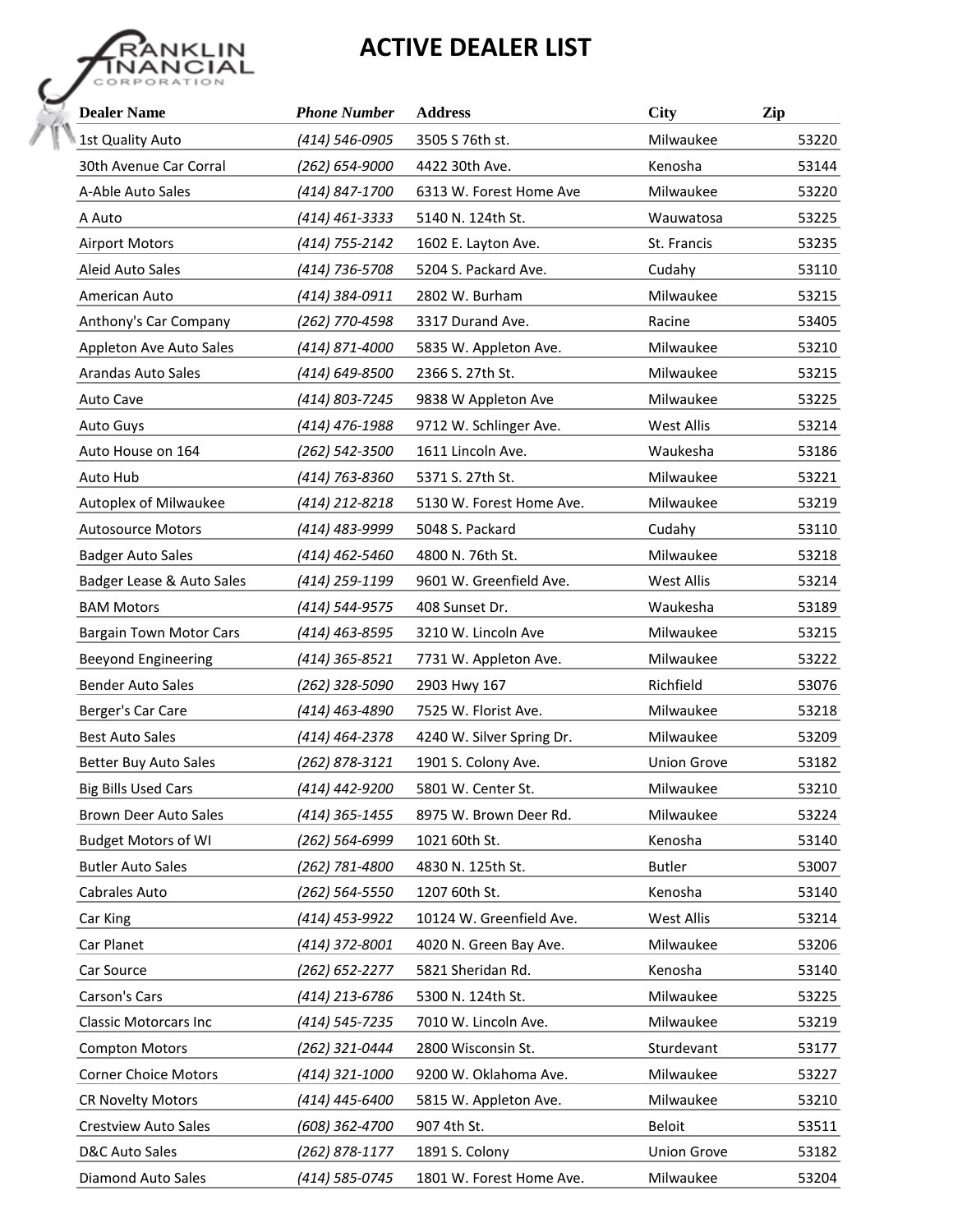## **ACTIVE DEALER LIST**



| <b>Dealer Name</b>           | <b>Phone Number</b> | <b>Address</b>           | City              | Zip   |
|------------------------------|---------------------|--------------------------|-------------------|-------|
| Diamond Bros                 | (414) 475-7575      | 9706 W. Greenfield Ave.  | <b>West Allis</b> | 53214 |
| Diamond Jims Auto Sales      | (414) 281-6868      | 5848 S. 27th St.         | Milwaukee         | 53221 |
| Diamond Jims Motor Cars      | (414) 281-1600      | 5265 S. 27th St.         | Greenfield        | 53221 |
| <b>Direct Auto Sales</b>     | (414) 323-4844      | 3303 W. Burnham St.      | Milwaukee         | 53215 |
| Discount Auto Sales          | (414) 578-8000      | 7808 W. Congress St.     | Milwaukee         | 53218 |
| Discover Auto                | (262) 639-9900      | 4523 S. Douglas Ave.     | Racine            | 53402 |
| El Centenario Auto Sales     | (414) 645-8000      | 1202 W. Greenfield Ave.  | Milwaukee         | 53204 |
| El Jalisciense               | (414) 384-0834      | 1509 S. Muskego Ave.     | Milwaukee         | 53204 |
| <b>Family Auto Sales</b>     | (262) 945-9700      | 5439 22nd Ave. B         | Kenosha           | 53140 |
| Fiji Motors LLC              | (414) 688-6118      | 6922 W. Good Hope Rd.    | Milwaukee         | 53223 |
| Fine Auto Sales              | (414) 482-2100      | 5117 S. Packard Ave.     | Cudahy            | 53110 |
| Freeland LLC                 | (414) 331-1725      | 1352 Ellis St.           | Waukesha          | 53186 |
| Foreign Motors               | (414) 323-4000      | 6535 W. Fond Du Lac Ave. | Milwaukee         | 53218 |
| <b>Four Season Auto</b>      | (414) 837-3061      | 1911 W. Mitchell St.     | Milwaukee         | 53204 |
| Frey Automotive              | (414) 529-6768      | S107W16311 Loomis Rd.    | Muskego           | 53150 |
| G&G Motors                   | (414) 935-2773      | 2831 W. Burnham          | Milwaukee         | 53215 |
| G&S Auto                     | (414) 482-1200      | 3650 S. Howell Ave.      | Milwaukee         | 53207 |
| <b>Gateway Motors</b>        | (414) 744-0244      | 3210 E. Layton Ave       | Cudahy            | 53110 |
| <b>Gonzalez Auto Sales</b>   | (414) 671-7055      | 2201 S. 13th St.         | Milwaukee         | 53215 |
| <b>Greenfield Motors</b>     | (414) 476-9410      | 9410 W. Greenfield Ave   | Milwaukee         | 53214 |
| <b>GS Auto Sales</b>         | (414) 744-1900      | 3630 S. Chase Ave.       | Milwaukee         | 53207 |
| <b>Guaranteed Auto Sales</b> | (262) 652-3200      | 8232 Sheridan Road       | Kenosha           | 53143 |
| Hall Imports                 | (262) 782-5300      | 19809 W. Bluemound Rd.   | <b>Brookfield</b> | 53045 |
| Hansen Brothers Auto Sales   | (414) 616-2277      | 7776 N. 76th St.         | Milwaukee         | 53223 |
| Hart Auto                    | (414) 462-0890      | 7613 W. Villard Ave      | Milwaukee         | 53218 |
| House of Carz                | (414) 902-0035      | 4417 N. 27th St.         | Milwaukee         | 53209 |
| <b>Hugasian Motor Sales</b>  | (262) 886-4466      | 9000 Durand Ave          | Sturdevant        | 53177 |
| <b>Ideal Auto Sales</b>      | (414) 871-2231      | S31W24687 Sunset Dr      | Waukesha          | 53189 |
| Justice Auto Sales           | (414) 366-8022      | 6027 A W. Villard Ave.   | Milwaukee         | 53218 |
| Kar-X Auto Sales             | (414) 418-4470      | 1101 W. Boden Ct.        | Milwaukee         | 53221 |
| Long Horn Auto Sales         | (414) 327-2991      | 4440 W. Forest Home Ave. | Milwaukee         | 53219 |
| Mad Motors                   | (608) 630-9393      | 1210 E. Washington Ave.  | Madison           | 53703 |
| Manyo Motors                 | (414) 231-9173      | 4087 N. Green Bay Ave.   | Milwaukee         | 53209 |
| Midwest Auto Sales           | (414) 553-1123      | 5540 W. Lisbon Ave.      | Milwaukee         | 53210 |
| Millennium Auto Sales        | (414) 383-6666      | 2151 W. Forest Home Ave. | Milwaukee         | 53215 |
| MKE Avenue Auto              | (414) 462-0846      | 5186 N. 76th St.         | Milwaukee         | 53218 |
| Moe Motors                   | (414) 435-9002      | 1701 Rawson Ave.         | South Milwaukee   | 53172 |
| Money Talks Auto Sales       | (262) 728-2277      | 6502 W. Fond Du Lac Ave. | Milwaukee         | 53218 |
| Nationwide Auto Sales        | (414) 875-8931      | 5707 W. Lisbon Ave       | Milwaukee         | 53210 |
| <b>Quick Motors</b>          | (414) 357-2150      | 7800 N. 76th St.         | Milwaukee         | 53223 |
| <b>REO Motors</b>            | (414) 383-8788      | 2777 S. 27th St.         | Milwaukee         | 53215 |